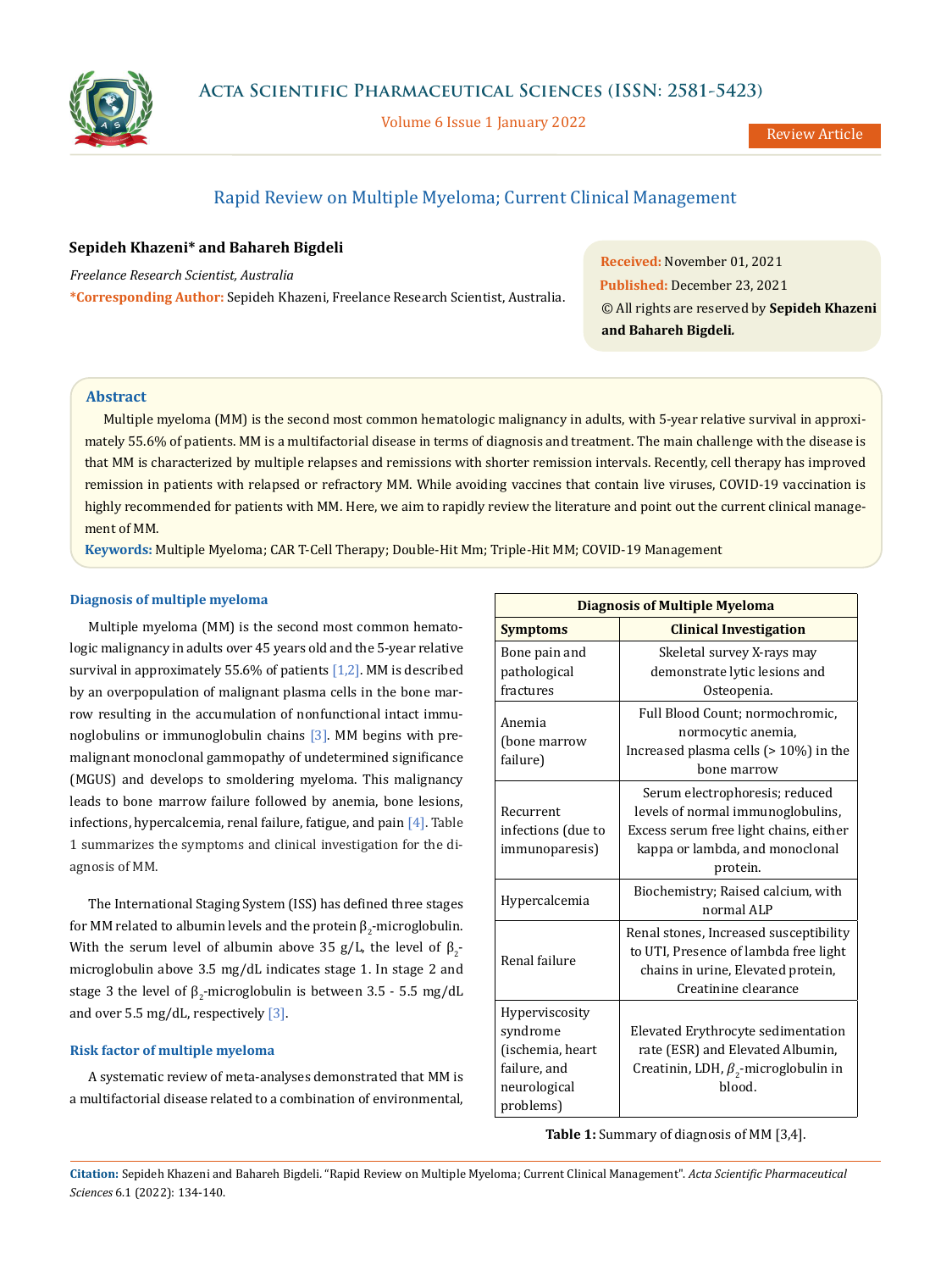135

lifestyle, and genetic factors [5]. Table 2 has summarized some of the possible factors that are associated with increased risk of MM. Briefly, exposure to some substances in the environment and poor lifestyle related to being overweight and obese may increase the risk of MM and mortality [5,6].

Moreover, chromosomal abnormalities and gene mutations can enhance myeloma cell growth and prevent apoptosis [5,7]. Regarding cytogenetic abnormalities listed in table 2, the presence of any two high-risk cytogenetic abnormalities is considered double-hit MM. Triple-hit MM refers to the presence of any three or more high-risk cytogenetic abnormalities [8].

| Ref<br><b>MM Risk Factors</b> |                                                                                                   |               |                                                                                                     |         |  |
|-------------------------------|---------------------------------------------------------------------------------------------------|---------------|-----------------------------------------------------------------------------------------------------|---------|--|
|                               | Pesticide exposure                                                                                |               | DDT exposure, phenoxyacetics, and chlorophenols<br>exposure                                         |         |  |
|                               | metals exposure                                                                                   |               | Cadmium, antimony, lead                                                                             | $[11]$  |  |
|                               | chemical substances exposure<br>Benzene<br>Acrolein                                               |               | Methylene chloride (dichloromethane)                                                                | $[12]$  |  |
| <b>Environmental Factors</b>  |                                                                                                   |               |                                                                                                     |         |  |
|                               | Polycyclic aromatic hydrocarbons                                                                  |               |                                                                                                     |         |  |
|                               | Toluene<br>Formaldehyde                                                                           |               | $[11]$                                                                                              |         |  |
|                               | Trichlorophenol                                                                                   |               |                                                                                                     |         |  |
|                               | Xylene                                                                                            |               |                                                                                                     |         |  |
|                               |                                                                                                   |               |                                                                                                     |         |  |
|                               | minerals exposure                                                                                 |               | Asbestos, crystalline, noncrystalline silica                                                        |         |  |
| Lifestyle Factors             | Related to obesity<br>adipocyte-bone marrow cell interactions<br>modified Insulin Growth Factor-1 |               | inflammatory cytokines [Tumor necrosis factor<br>(TNF), Interleukin-1 (IL-1), Interleukin-6 (IL-6)] | $[13]$  |  |
|                               |                                                                                                   |               | $[14]$                                                                                              |         |  |
|                               |                                                                                                   |               | $[15]$                                                                                              |         |  |
|                               | Chromosomal abnormalities<br>and Gene mutation                                                    | Standard risk | Trisomies                                                                                           | $[16]$  |  |
|                               |                                                                                                   |               | Gain 1q                                                                                             |         |  |
|                               |                                                                                                   |               | t (11;14) (q13; q32) affected gene CCND1                                                            |         |  |
|                               |                                                                                                   | High Risk     | t (4;14) affected gene FGFR3 and MMSET                                                              | $[9]$   |  |
| Cytogenetic Factors           |                                                                                                   |               | t (14;16) affected gene C-MAF                                                                       |         |  |
|                               |                                                                                                   |               | t (14;20) affected gene MAF-B                                                                       |         |  |
|                               |                                                                                                   |               | 17p13 deletions affected (p53)                                                                      | $[17]$  |  |
|                               |                                                                                                   |               | 13q14 deletions (p53)                                                                               |         |  |
|                               | Other Gene mutations<br>$C$ -myc<br><b>NRAS</b><br><b>KRAS</b>                                    |               | methylation of the promotors of<br>P15INK4b and P16INK4a genes                                      | $[7,8]$ |  |
|                               |                                                                                                   |               | $[16]$                                                                                              |         |  |
|                               |                                                                                                   |               |                                                                                                     |         |  |

**Table 2:** Summary of factors associated with MM.

# **Current management of multiple myeloma**

The newly diagnosed MM might be eligible for autologous stem cell transplantation (ASCT) based on the patient's age, performance status, and underlying condition or comorbidities. ASCT is not a curative approach, but it can advance median overall survival by approximately 12 months and can be delayed until relapse in selected patients with standard-risk MM [17]. First-line treatment for ASCTeligible patients is a well-tolerated regimen consisting of Velcade

**Citation:** Sepideh Khazeni and Bahareh Bigdeli*.* "Rapid Review on Multiple Myeloma; Current Clinical Management". *Acta Scientific Pharmaceutical Sciences* 6.1 (2022): 134-140.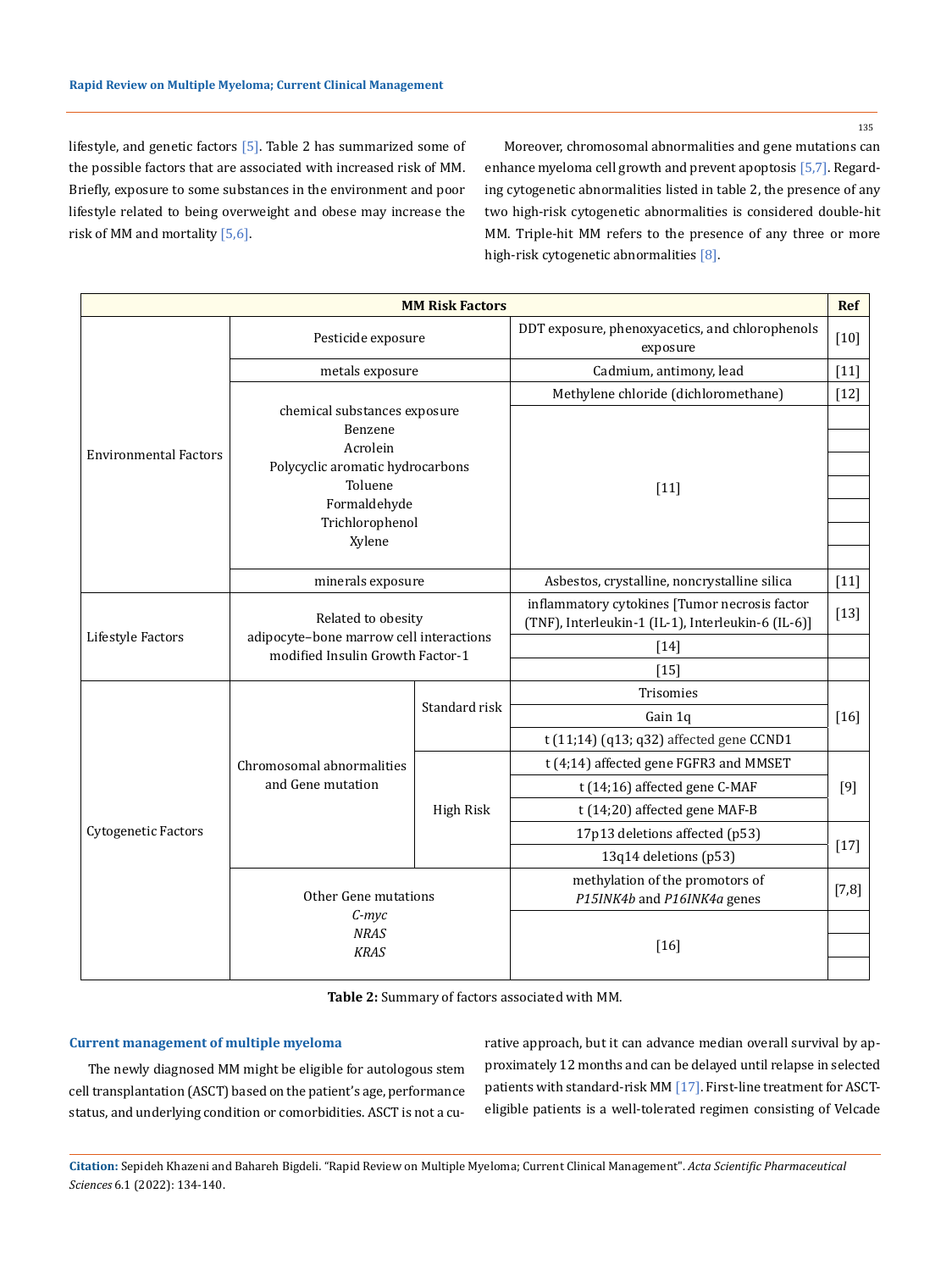(bortezomib), lenalidomide, dexamethasone (VRd). The regimen of daratumumab, lenalidomide, and dexamethasone (DRd) is a suitable alternative for ASCT-ineligible patients or those intolerant to VRd [8]. The preferred regimen of bortezomib, cyclophosphamide, dexamethasone (VCd) is recommended for acute renal failure and nephropathy [18]. In high-risk patients, especially those with double-hit MM or triple-hit MM, the addition of daratumumab to the VRd regimen (Dara-VRd) is recommended [8]. Drug classification for management and treatment of MM are listed in table 3.

As MM is characterized by multiple relapses and remissions with shorter remission intervals, almost all patients with MM relapse after 3-4 years following initial diagnosis [20]. As shown in table 4, different triplet regimens are recommended for the first relapse in MM based on lenalidomide resistance. In the regimen for lenalidomide refractory MM, lenalidomide substitutes with another immunomodulatory drug, usually pomalidomide  $[21]$ . For the second and subsequent relapses, alkylating agents, proteasome inhibitors, and monoclonal antibodies must be added to the regimen.

|                              | 136                                                                           |
|------------------------------|-------------------------------------------------------------------------------|
| <b>Class</b>                 | Name of drug                                                                  |
| Alkylating agents            | Melphalan, Cyclophosphamide                                                   |
| Corticosteroids              | Dexamethasone, Prednisone                                                     |
| Anthracyclines               | Doxorubicin and Liposomal<br>Doxorubicin                                      |
| Immunomodulatory<br>drugs    | Thalidomide, Lenalidomide,<br>Pomalidomide                                    |
| Proteasome inhibitors        | Velcade (bortezomib), Carfilzomib,<br>Ixazomib                                |
| Monoclonal antibodies        | Daratumumab and Isatuximab<br>(targeting CD38)<br>Elotuzumab (SLAMF7 antigen) |
| Antibody-drug conju-<br>gate | Belantamab Mafodotin                                                          |

**Table 3:** Drug classification for management and treatment of MM [9,20].

| <b>Recommendation for MM Treatment</b> |                      |                            | <b>Regimen</b>                                                                                                                                                                                                                                                    |
|----------------------------------------|----------------------|----------------------------|-------------------------------------------------------------------------------------------------------------------------------------------------------------------------------------------------------------------------------------------------------------------|
| First-line                             | <b>Standard Risk</b> |                            | Velcade (bortezomib), lenalidomide, and dexamethasone (VRd)                                                                                                                                                                                                       |
|                                        | High Risk            |                            | Daratumumab-VRd                                                                                                                                                                                                                                                   |
| Maintenance                            | Standard Risk        |                            | Lenalidomide,                                                                                                                                                                                                                                                     |
|                                        | High Risk            |                            | Bortezomib                                                                                                                                                                                                                                                        |
| Relapse management                     | First<br>relapse     | Lenalidomide<br>placid     | Daratumumab, lenalidomide, dexamethasone (DRd).<br>Carfilzomib, lenalidomide, dexamethasone (KRd).<br>Ixazomib, lenalidomide, dexamethasone (IRd).                                                                                                                |
|                                        |                      | Lenalidomide<br>refractory | Carfilzomib, pomalidomide, dexamethasone (KPd).<br>Daratumumab, bortezomib, dexamethasone (DVd).<br>Bortezomib, pomalidomide, dexamethasone (DPd).                                                                                                                |
|                                        | Second or higher     |                            | Bortezomib, cyclophosphamide, dexamethasone (VCd).<br>Selinexor, bortezomib, dexamethasone; Bendamustine-based regimens.<br>Panobinostat added to proteasome inhibitor containing regimen.<br>Venetoclax for t (11;14) myeloma; Anthracycline-containing regimen. |

**Table 4:** Current management and treatment of MM [9,20].

#### **New treatment approach for multiple myeloma**

Over the last decade, the development of personalized immunotherapy for MM patients has been advanced by introducing the chimeric antigen receptor (CAR) T-cell therapies. CAR T-cell therapies can alter the patient's immune system to target tumor cells, resulting in overcoming drug resistance and inducing long-term remissions [22]. Besides, the production of pro-inflammatory cytokines leads to cancer cytolysis upon the interaction of CAR T-cells with MM cells. Therefore, CAR T-cells can destroy many tumor cells, and they may aid immune surveillance to prevent tumor recurrence [23,24]. The basic procedure of CAR T-cell therapies is demonstrated in figure 1.

**Citation:** Sepideh Khazeni and Bahareh Bigdeli*.* "Rapid Review on Multiple Myeloma; Current Clinical Management". *Acta Scientific Pharmaceutical Sciences* 6.1 (2022): 134-140.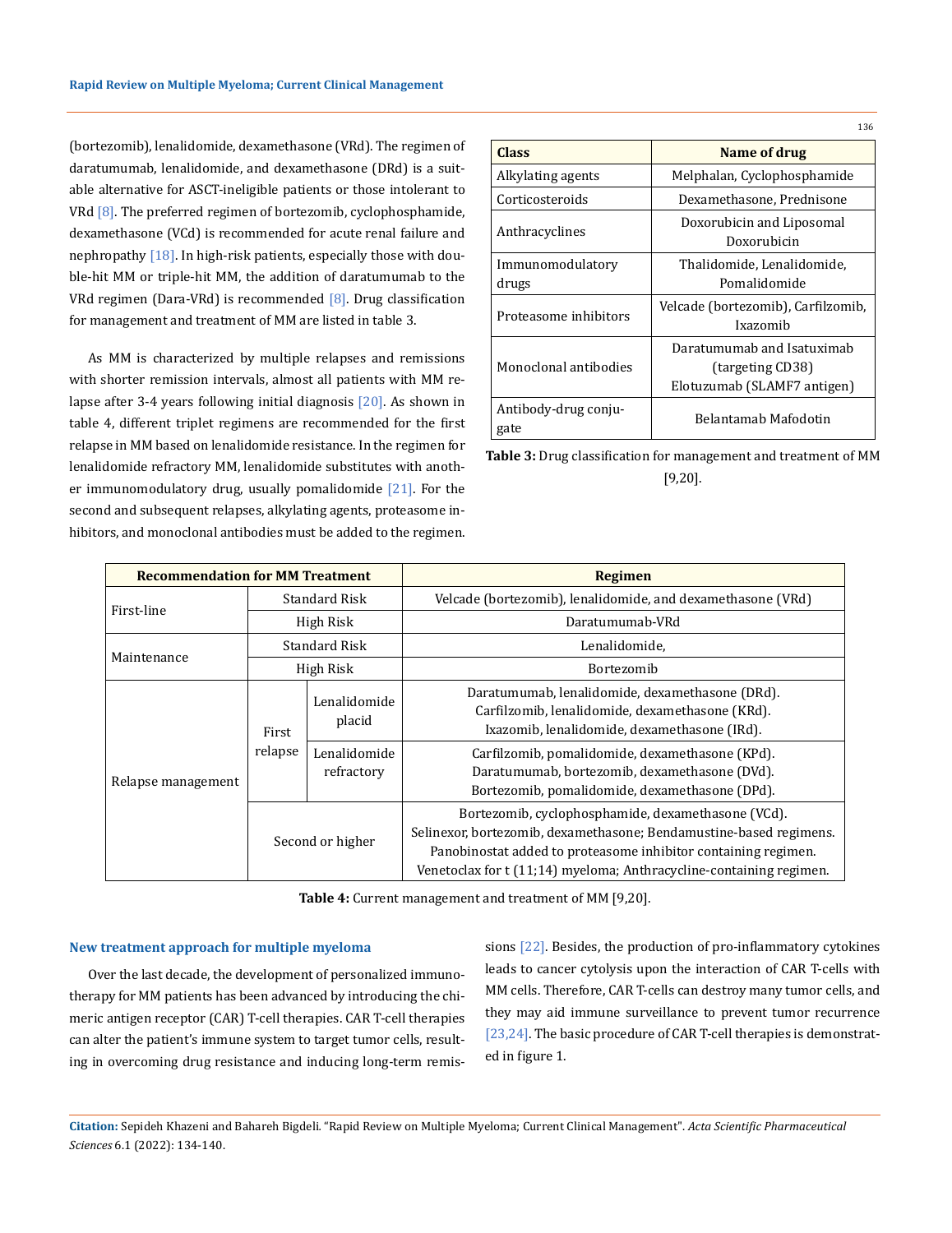B-cell maturation antigen (BCMA) refers to a protein expressed on the MM cells and other plasma cell malignancies [22,25]. Anti-BCMA CAR T-cell is the well-studied CAR T antigen target in MM and was approved as an orphan medicine under the name of Abecma for patients with relapsed or refractory MM [26-28].



**Figure 1:** The basic steps of CAR T-cell therapy for MM patients.

Recently, conditional marketing authorization of Abecma was granted based on results from a phase II clinical trial focusing on efficacy and safety of Abecma in 140 adult patients with relapsed or refractory MM [29]. Abecma demonstrated the overall response rate in 72 percent of patients, indicating complete or partial remission, while 28% of patients achieved a stringent complete response (sCR). For all responders, the median duration of response was 11 months, and for those who reached sCR, it was 19 months. An estimated 65 percent of sCR patients experienced at least a year of remission [29]. Abecma-related serious adverse reactions (SAR) and other side effects are listed in table 5.

Other than Abcema as anti-BCMA targeting MM, the clinical efficacy and safety of various other antigens are currently under investigation  $[23,28,31]$ , and some of them are listed in table 6.

| Serious            | Cytokine release syndrome (18%)              |  |
|--------------------|----------------------------------------------|--|
| adverse            | General physical health deterioration (10%)  |  |
| reactions<br>(SAR) | Pneumonia (12%)                              |  |
|                    | Infections (19%)                             |  |
|                    | Viral infections (9%)                        |  |
|                    | Sepsis (7%)                                  |  |
|                    | Febrile neutropenia (6%)                     |  |
|                    | Neurotoxicity (28%) neurotoxicity over Grade |  |
|                    | 3(4%)                                        |  |
|                    | Hemophagocytic lymph histiocytosis (HLH)/    |  |
|                    | macrophage activation syndrome (MAS) (4%)    |  |
|                    | Fatal adverse reactions (6%)                 |  |
| Side effects       | Fatigue, Musculoskeletal pain, Headache      |  |
|                    | Upper respiratory tract infection, Cough     |  |
|                    | Diarrhea, Nausea, Decreased appetite         |  |
|                    | Hypogammaglobulinemia, Edema                 |  |

**Table 5:** Abecma-related SAR and other side effects [31-33].

| <b>CAR</b> name                                                  | <b>Antigen</b>                   | <b>Reference</b> |
|------------------------------------------------------------------|----------------------------------|------------------|
| CTL019/tisagenlecleucel                                          | CD19                             | [35, 36]         |
| <b>CART-138</b>                                                  | CD138                            | $[37]$           |
| <b>K.CARTs</b>                                                   | κ light chain                    | [38]             |
| NA                                                               | SLAMF7                           | [24]             |
| UCARTCS1                                                         | SLAMF7                           | [24]             |
| NKG2D-CAR                                                        | NKG2D ligands                    | [39]             |
| CAR2 Anti-CD38 A2                                                | CD <sub>38</sub>                 | [24, 40]         |
| Combination of CD19 with<br>various CDs in heme-<br>malignancies | $CD38 + CD19$                    | [41]             |
| ΝA                                                               | CD44v6 (+HSV-TK<br>suicide gene) | [42]             |
| NA                                                               | NY-ESO-1                         | $[24]$           |
| LeY                                                              | Lewis Y                          | [43]             |

**Table 6:** Non-anti-BCMA CAR T-cell clinical trials in MM.

#### **COVID-19 management in multiple myeloma**

Impairment of the immune system by using immunosuppressive treatments with frequent use of corticosteroids increases the risk of infection, including COVID-19, in patients with MM [41]. It has been reported that mortality risk is higher in MM patients under daratumumab treatment or maintenance with lenalido-

**Citation:** Sepideh Khazeni and Bahareh Bigdeli*.* "Rapid Review on Multiple Myeloma; Current Clinical Management". *Acta Scientific Pharmaceutical Sciences* 6.1 (2022): 134-140.

137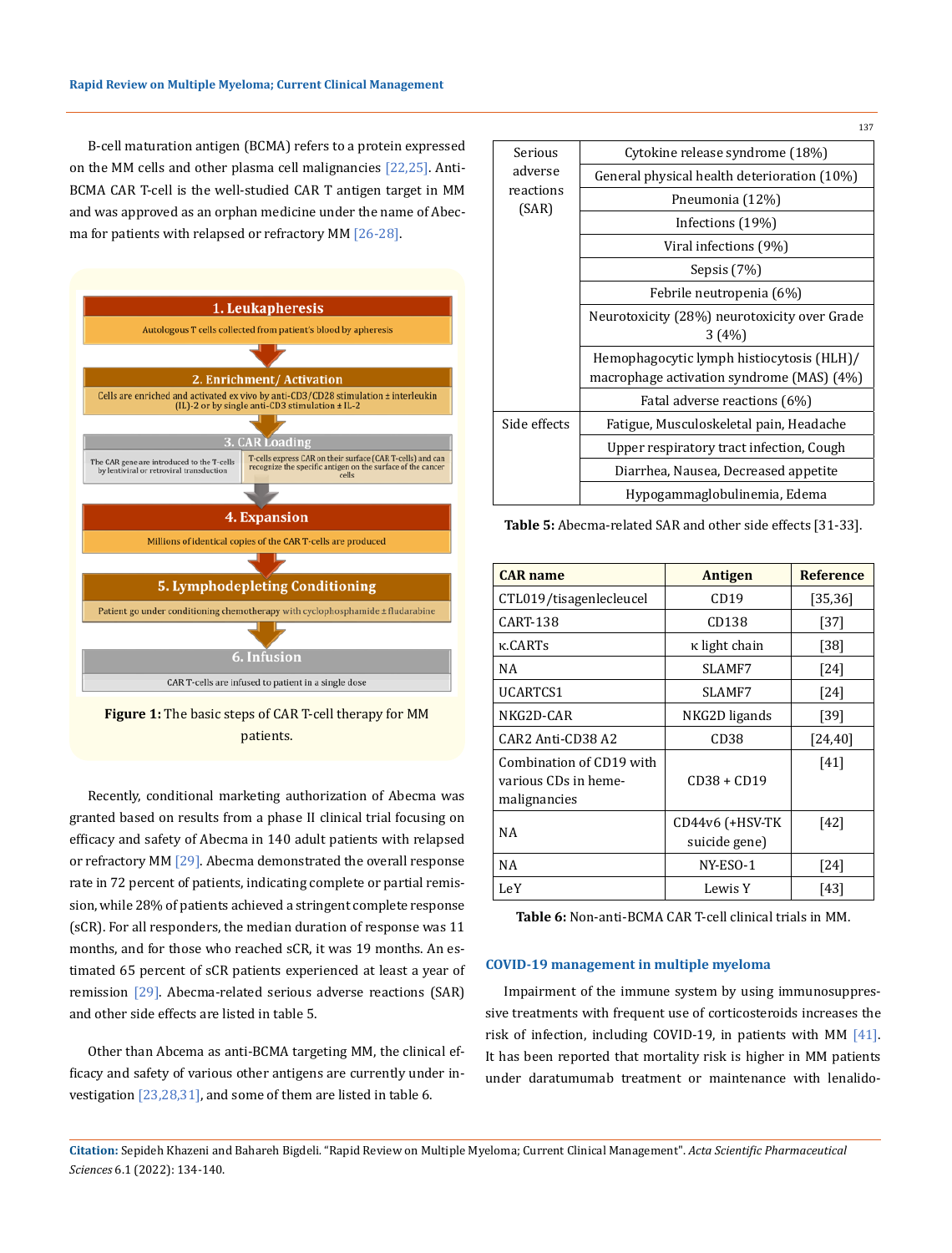mide-dexamethasone  $[42]$ . In MM patients, a severe inflammatory response compelled by COVID-19 resulted in acute hypogammaglobulinemia and increased mortality risk  $[43]$ . Therefore, preventative actions against infectious diseases, such as vaccination and self-care, are highly recommended for MM patients.

Recently, a clinical trial showed that the responses to mRNA vaccination against COVID-19 in patients with MM are associated with the stage and characteristic of MM  $[44]$ . Furthermore, this clinical trial also reported that mRNA-1273 (Moderna) vaccine had induced higher anti-spike antibody levels than BNT162b2 (Pfizer/ BioNTech) in patients with MM  $[44]$ . Therefore, it is also recommended that other non-replicating adenoviral vector vaccines (e.g., Oxford/Astrazeneca, Janssen) and antigen/adjuvant vaccines (e.g., Novavax) should not pose any additional risk to MM patients  $[45]$ .

Furthermore, in patients that had already been vaccinated against different infectious diseases, the course of MM treatment, specifically after allogeneic transplantation, leads to severe antibody titer reduction [41]. Therefore, recommendations for vaccinations of MM patients are like those made for the general population, patients with the impaired immune system, and patients treated with stem cell transplantation  $[46]$ . The recommended vaccines for all MM patients are Influenza, Pneumococci, Haemophilus influenza, and Herpes zoster  $[41]$ . However, the principle of avoiding live microorganisms (e.g., virus) vaccine applies to all recommended vaccines for MM patients. Vaccination against *Streptococcus pneumoniae* is highly recommended at the early diagnosis of MM before initiating any active therapy. The MM patients and their household members must be vaccinated against influenza annually [47].

#### **Conclusion**

This paper provided a quick overview of the literature focusing on the current clinical management of MM from diagnosis to treatment. Multiple factors that are associated with increased risk of MM are listed in this paper. Preventative actions may be recommended by improving lifestyle and avoiding environmental factors [5,6]. Clinical treatment of MM is started with a first-line regimen followed by a maintenance regimen and relapse management  $[8,19]$ . Eventually, the drug-resistant will happen through multiple relapses with shorter remission intervals in MM patients [21]. However, the recently approved CAR T-cell therapy (Abcema) extends the remission and improves survival in patients with relapsed or refractory MM [29]. Thus, for MM patients, CAR T-cell therapies have offered a new therapeutic development approach towards personalized treatment. Regarding the COVID-19 vaccination, the Moderna vaccine has induced a better immune response [44]. However, vaccination against COVID-19 by any available approved vaccine, excluding those containing the live virus, is recommended for MM patients and their household/caregivers [45]. However, more studies are required to advise the number of doses and intervals between doses for MM patients.

#### **Bibliography**

- 1. ["Cancer Stat Facts: Myeloma". Surveillance Research Program](https://seer.cancer.gov/statfacts/html/mulmy.html)  [\(2021\).](https://seer.cancer.gov/statfacts/html/mulmy.html)
- 2. Gerecke C., *et al.* ["The Diagnosis and Treatment of Multiple My](https://www.ncbi.nlm.nih.gov/pmc/articles/PMC4973001/)eloma". *[Deutsches Arzteblatt International](https://www.ncbi.nlm.nih.gov/pmc/articles/PMC4973001/)* 11327.28 (2016): [470-476.](https://www.ncbi.nlm.nih.gov/pmc/articles/PMC4973001/)
- 3. [Firth J. "Haematology: multiple myeloma".](https://www.ncbi.nlm.nih.gov/pmc/articles/PMC6399642/) *Clinical Medicine (London)* [19.1 \(2019\): 58-60.](https://www.ncbi.nlm.nih.gov/pmc/articles/PMC6399642/)
- 4. [Brigle K and B Rogers. "Pathobiology and Diagnosis of Mul](https://pubmed.ncbi.nlm.nih.gov/28688533/)tiple Myeloma". *[Seminars in Oncology Nursing](https://pubmed.ncbi.nlm.nih.gov/28688533/)* 33.3 (2017): [225-236.](https://pubmed.ncbi.nlm.nih.gov/28688533/)
- 5. Sergentanis TN., *et al*[. "Risk Factors for Multiple Myeloma: A](https://pubmed.ncbi.nlm.nih.gov/26294217/)  [Systematic Review of Meta-Analyses".](https://pubmed.ncbi.nlm.nih.gov/26294217/) *Clinical Lymphoma, Myeloma and Leukemia* [15.10 \(2015\): 563-577.](https://pubmed.ncbi.nlm.nih.gov/26294217/)
- 6. [Wallin A and SC Larsson. "Body mass index and risk of mul](https://pubmed.ncbi.nlm.nih.gov/21354783/)[tiple myeloma: A meta-analysis of prospective studies".](https://pubmed.ncbi.nlm.nih.gov/21354783/) *European Journal of Cancer* [47.11 \(2011\): 1606-1615.](https://pubmed.ncbi.nlm.nih.gov/21354783/)
- 7. Wang X., *et al*[. "Aberrant promoter methylation of p15INK-](https://pubmed.ncbi.nlm.nih.gov/24908414/)[4band p16INK4agenes may contribute to the pathogenesis](https://pubmed.ncbi.nlm.nih.gov/24908414/)  [of multiple myeloma: a meta-analysis".](https://pubmed.ncbi.nlm.nih.gov/24908414/) *Tumor Biology* 35.9 [\(2014\): 9035-9043.](https://pubmed.ncbi.nlm.nih.gov/24908414/)
- 8. [Rajkumar SV and S Kumar. "Multiple myeloma current treat](https://www.nature.com/articles/s41408-020-00359-2)ment algorithms". *[Blood Cancer Journal](https://www.nature.com/articles/s41408-020-00359-2)* 10.9 (2020): 94.
- 9. Perrotta C., *et al*[. "Multiple myeloma and farming. A systematic](https://www.ncbi.nlm.nih.gov/pmc/articles/PMC2628921/)  [review of 30 years of research. Where next?"](https://www.ncbi.nlm.nih.gov/pmc/articles/PMC2628921/) *Journal of Occu[pational Medicine and Toxicology](https://www.ncbi.nlm.nih.gov/pmc/articles/PMC2628921/)* 3.1 (2008): 27.
- 10. LeMasters GK., *et al*[. "Cancer Risk Among Firefighters: A Re](https://pubmed.ncbi.nlm.nih.gov/17099456/)[view and Meta-analysis of 32 Studies".](https://pubmed.ncbi.nlm.nih.gov/17099456/) *Journal of Occupational [and Environmental Medicine](https://pubmed.ncbi.nlm.nih.gov/17099456/)* 48.11 (2016).

138

**Citation:** Sepideh Khazeni and Bahareh Bigdeli*.* "Rapid Review on Multiple Myeloma; Current Clinical Management". *Acta Scientific Pharmaceutical Sciences* 6.1 (2022): 134-140.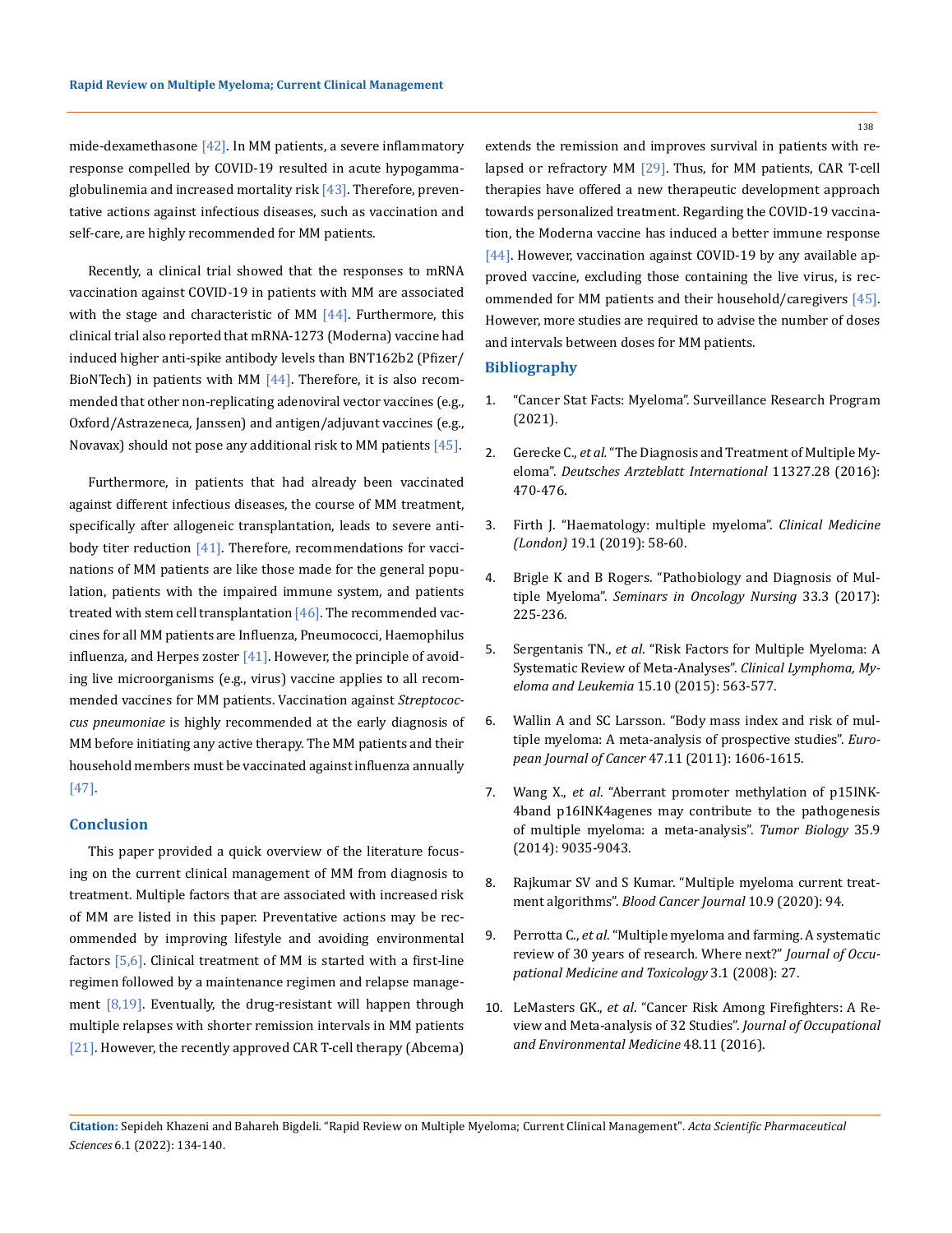- 11. Liu T., *et al*[. "Occupational exposure to methylene chloride](https://pubmed.ncbi.nlm.nih.gov/24026192/)  [and risk of cancer: a meta-analysis".](https://pubmed.ncbi.nlm.nih.gov/24026192/) *Cancer Causes and Control*  [24.12 \(2013\): 2037-2049.](https://pubmed.ncbi.nlm.nih.gov/24026192/)
- 12. [Lauta VM. "A review of the cytokine network in multiple my](https://acsjournals.onlinelibrary.wiley.com/doi/pdfdirect/10.1002/cncr.11072)eloma". *Cancer* [97.10 \(2003\): 2440-2452.](https://acsjournals.onlinelibrary.wiley.com/doi/pdfdirect/10.1002/cncr.11072)
- 13. Caers J., *et al*[. "Neighboring adipocytes participate in the bone](https://www.nature.com/articles/2404658)  [marrow microenvironment of multiple myeloma cells".](https://www.nature.com/articles/2404658) *Leukemia* [21.7 \(2007\): 1580-1584.](https://www.nature.com/articles/2404658)
- 14. Ferlin M., *et al*[. "Insulin-like growth factor induces the survival](https://pubmed.ncbi.nlm.nih.gov/11122111/)  [and proliferation of myeloma cells through an interleukin-](https://pubmed.ncbi.nlm.nih.gov/11122111/)[6-independent transduction pathway".](https://pubmed.ncbi.nlm.nih.gov/11122111/) *British Journal of Haematology* [111.2 \(2000\): 626-634.](https://pubmed.ncbi.nlm.nih.gov/11122111/)
- 15. Went M., *et al*[. "Identification of multiple risk loci and regu](https://pubmed.ncbi.nlm.nih.gov/30213928/)[latory mechanisms influencing susceptibility to multiple my](https://pubmed.ncbi.nlm.nih.gov/30213928/)eloma". *[Nature Communications](https://pubmed.ncbi.nlm.nih.gov/30213928/)* 9.1 (2018): 3707.
- 16. Martino A., *et al*[. "Impact of polymorphic variation at 7p15.3,](https://pubmed.ncbi.nlm.nih.gov/22823248/)  [3p22.1 and 2p23.3 loci on risk of multiple myeloma".](https://pubmed.ncbi.nlm.nih.gov/22823248/) *British [Journal of Haematology](https://pubmed.ncbi.nlm.nih.gov/22823248/)* 158.6 (2012): 805-809.
- 17. Attal M., *et al*[. "A prospective, randomized trial of autologous](https://pubmed.ncbi.nlm.nih.gov/8649495/)  [bone marrow transplantation and chemotherapy in multiple](https://pubmed.ncbi.nlm.nih.gov/8649495/)  [myeloma. Intergroupe Français du Myélome".](https://pubmed.ncbi.nlm.nih.gov/8649495/) *New England [Journal of Medicine](https://pubmed.ncbi.nlm.nih.gov/8649495/)* 335.2 (1996): 91-97.
- 18. Burnette BL., *et al*[. "Renal improvement in myeloma with bort](https://pubmed.ncbi.nlm.nih.gov/21675906/)ezomib plus plasma exchange". *[New England Journal of Medi](https://pubmed.ncbi.nlm.nih.gov/21675906/)cine* [364.24 \(2011\): 2365-2366.](https://pubmed.ncbi.nlm.nih.gov/21675906/)
- 19. Maiese EM., *et al*[. "Comparative Efficacy of Treatments for Pre](https://www.semanticscholar.org/paper/Comparative-Efficacy-of-Treatments-for-Previously-A-Maiese-Ainsworth/cd801d342aa09f35490278a456a22959a9d9673b)[viously Treated Multiple Myeloma: A Systematic Literature](https://www.semanticscholar.org/paper/Comparative-Efficacy-of-Treatments-for-Previously-A-Maiese-Ainsworth/cd801d342aa09f35490278a456a22959a9d9673b)  [Review and Network Meta-analysis".](https://www.semanticscholar.org/paper/Comparative-Efficacy-of-Treatments-for-Previously-A-Maiese-Ainsworth/cd801d342aa09f35490278a456a22959a9d9673b) *Journal of Clinical Therapy* [40.3 \(2018\): 480-494.](https://www.semanticscholar.org/paper/Comparative-Efficacy-of-Treatments-for-Previously-A-Maiese-Ainsworth/cd801d342aa09f35490278a456a22959a9d9673b)
- 20. Kumar SK., *et al*[. "Clinical course of patients with relapsed mul](https://pubmed.ncbi.nlm.nih.gov/15244382/)tiple myeloma". *Mayo Clinic Proceedings* [79.7 \(2004\): 867-874.](https://pubmed.ncbi.nlm.nih.gov/15244382/)
- 21. Richardson PG., *et al*[. "Pomalidomide alone or in combina](https://pubmed.ncbi.nlm.nih.gov/24421329/)[tion with low-dose dexamethasone in relapsed and refractory](https://pubmed.ncbi.nlm.nih.gov/24421329/)  [multiple myeloma: a randomized phase 2 study](https://pubmed.ncbi.nlm.nih.gov/24421329/)*". Blood* 123.12 [\(2014\): 1826-1832.](https://pubmed.ncbi.nlm.nih.gov/24421329/)
- 22. [Cohen AD. "CAR T Cells and Other Cellular Therapies for Mul](https://pubmed.ncbi.nlm.nih.gov/30231373/)tiple Myeloma: 2018 Update". *[American Society of Clinical On](https://pubmed.ncbi.nlm.nih.gov/30231373/)[cology Educational Book](https://pubmed.ncbi.nlm.nih.gov/30231373/)* 38 (2018): e6-e15.
- 23. [Teoh PJ and WJ Chng. "CAR T-cell therapy in multiple myelo](https://www.nature.com/articles/s41408-021-00469-5)[ma: more room for improvement".](https://www.nature.com/articles/s41408-021-00469-5) *Blood Cancer Journal* 11.4 [\(2021\): 1-18.](https://www.nature.com/articles/s41408-021-00469-5)
- 24. [June CH and M Sadelain. "Chimeric antigen receptor therapy".](https://www.nejm.org/doi/full/10.1056/NEJMra1706169)  *[New England Journal of](https://www.nejm.org/doi/full/10.1056/NEJMra1706169) Medicine* 379.1 (2018): 64-73.
- 25. Dogan A., *et al.* ["B-cell maturation antigen expression across](https://www.nature.com/articles/s41408-020-0337-y)  [hematologic cancers: a systematic literature review".](https://www.nature.com/articles/s41408-020-0337-y) *Blood [Cancer Journal](https://www.nature.com/articles/s41408-020-0337-y)* 10.6 (2020): 73.
- 26. ["Abecma \(idecabtagene vicleucel\)". European Medicine Agen](https://www.ema.europa.eu/en/medicines/human/EPAR/abecma)[cy \(2021\).](https://www.ema.europa.eu/en/medicines/human/EPAR/abecma)
- 27. ["FDA Approves First Cell-Based Gene Therapy for Adult Pa](https://www.fda.gov/news-events/press-announcements/fda-approves-first-cell-based-gene-therapy-adult-patients-multiple-myeloma)[tients with Multiple Myeloma" \(2021\).](https://www.fda.gov/news-events/press-announcements/fda-approves-first-cell-based-gene-therapy-adult-patients-multiple-myeloma)
- 28. Raje N., *et al*[. "Anti-BCMA CAR T-Cell Therapy bb2121 in Re](https://www.nejm.org/doi/full/10.1056/NEJMoa1817226)[lapsed or Refractory Multiple Myeloma".](https://www.nejm.org/doi/full/10.1056/NEJMoa1817226) *New England Journal of Medicine* [380.18 \(2019\): 1726-1737.](https://www.nejm.org/doi/full/10.1056/NEJMoa1817226)
- 29. Munshi NC., *et al*[. "Idecabtagene Vicleucel in Relapsed and Re](https://pubmed.ncbi.nlm.nih.gov/33626253/)fractory Multiple Myeloma". *New [England Journal of Medicine](https://pubmed.ncbi.nlm.nih.gov/33626253/)* [384.8 \(2021\): 705-716.](https://pubmed.ncbi.nlm.nih.gov/33626253/)
- 30. Jagannath S., *et al*[. "KarMMa-RW: comparison of idecabtagene](https://www.nature.com/articles/s41408-021-00507-2)  [vicleucel with real-world outcomes in relapsed and refractory](https://www.nature.com/articles/s41408-021-00507-2)  multiple myeloma". *[Blood Cancer Journal](https://www.nature.com/articles/s41408-021-00507-2)* 11.6 (2021): 1-9.
- 31. Roex G., *et al*[. "Safety and clinical efficacy of BCMA CAR-T-cell](https://pubmed.ncbi.nlm.nih.gov/33272302/)  therapy in multiple myeloma". *[Journal of Hematology and On](https://pubmed.ncbi.nlm.nih.gov/33272302/)cology* [13.1 \(2020\): 1-14.](https://pubmed.ncbi.nlm.nih.gov/33272302/)
- 32. Garfall AL., *et al*[. "Chimeric antigen receptor T cells against](https://www.nejm.org/doi/full/10.1056/NEJMoa1504542)  [CD19 for multiple myeloma". New](https://www.nejm.org/doi/full/10.1056/NEJMoa1504542) *England Journal of Medicine* [373.11 \(2015\): 1040-1047.](https://www.nejm.org/doi/full/10.1056/NEJMoa1504542)
- 33. Garfall AL., *et al*[. "Anti-CD19 CAR T cells with high-dose mel](https://pubmed.ncbi.nlm.nih.gov/29669947/)[phalan and autologous stem cell transplantation for refractory](https://pubmed.ncbi.nlm.nih.gov/29669947/)  multiple myeloma". *JCI Insight* [3.8 \(2018\): e120505.](https://pubmed.ncbi.nlm.nih.gov/29669947/)
- 34. Guo B., *et al*[. "CD138-directed adoptive immunotherapy of](https://www.researchgate.net/publication/273491760_CD138-directed_adoptive_immunotherapy_of_Chimeric_Antigen_Receptor_CAR-modified_T_cells_for_Multiple_Myeloma)  [chimeric antigen receptor \(CAR\)-modified T cells for multiple](https://www.researchgate.net/publication/273491760_CD138-directed_adoptive_immunotherapy_of_Chimeric_Antigen_Receptor_CAR-modified_T_cells_for_Multiple_Myeloma)  myeloma". *[Journal of Cellular Immunotherapy](https://www.researchgate.net/publication/273491760_CD138-directed_adoptive_immunotherapy_of_Chimeric_Antigen_Receptor_CAR-modified_T_cells_for_Multiple_Myeloma)* 2.1 (2016): 28- [35.](https://www.researchgate.net/publication/273491760_CD138-directed_adoptive_immunotherapy_of_Chimeric_Antigen_Receptor_CAR-modified_T_cells_for_Multiple_Myeloma)
- 35. Ramos CA., *et al*[. "Clinical responses with T lymphocytes tar](https://pubmed.ncbi.nlm.nih.gov/27270177/)[geting malignancy-associated κ light chains".](https://pubmed.ncbi.nlm.nih.gov/27270177/) *The Journal of Clinical Investigation* [126.7 \(2016\): 2588-2596.](https://pubmed.ncbi.nlm.nih.gov/27270177/)
- 36. Murad JM., *et al*[. "Manufacturing development and clinical](https://pubmed.ncbi.nlm.nih.gov/30180944/)  [production of NKG2D chimeric antigen receptor-expressing T](https://pubmed.ncbi.nlm.nih.gov/30180944/)  [cells for autologous adoptive cell therapy".](https://pubmed.ncbi.nlm.nih.gov/30180944/) *Cytotherapy* 20.7 [\(2018\): 952-963.](https://pubmed.ncbi.nlm.nih.gov/30180944/)
- 37. Huang H., *et al*[. "Current advances in chimeric antigen recep](https://pubmed.ncbi.nlm.nih.gov/31898440/)[tor T-cell therapy for refractory/relapsed multiple myeloma".](https://pubmed.ncbi.nlm.nih.gov/31898440/)  *[Journal of Zhejiang University-Science B](https://pubmed.ncbi.nlm.nih.gov/31898440/)* 21.1 (2020): 29-41.

**Citation:** Sepideh Khazeni and Bahareh Bigdeli*.* "Rapid Review on Multiple Myeloma; Current Clinical Management". *Acta Scientific Pharmaceutical Sciences* 6.1 (2022): 134-140.

139